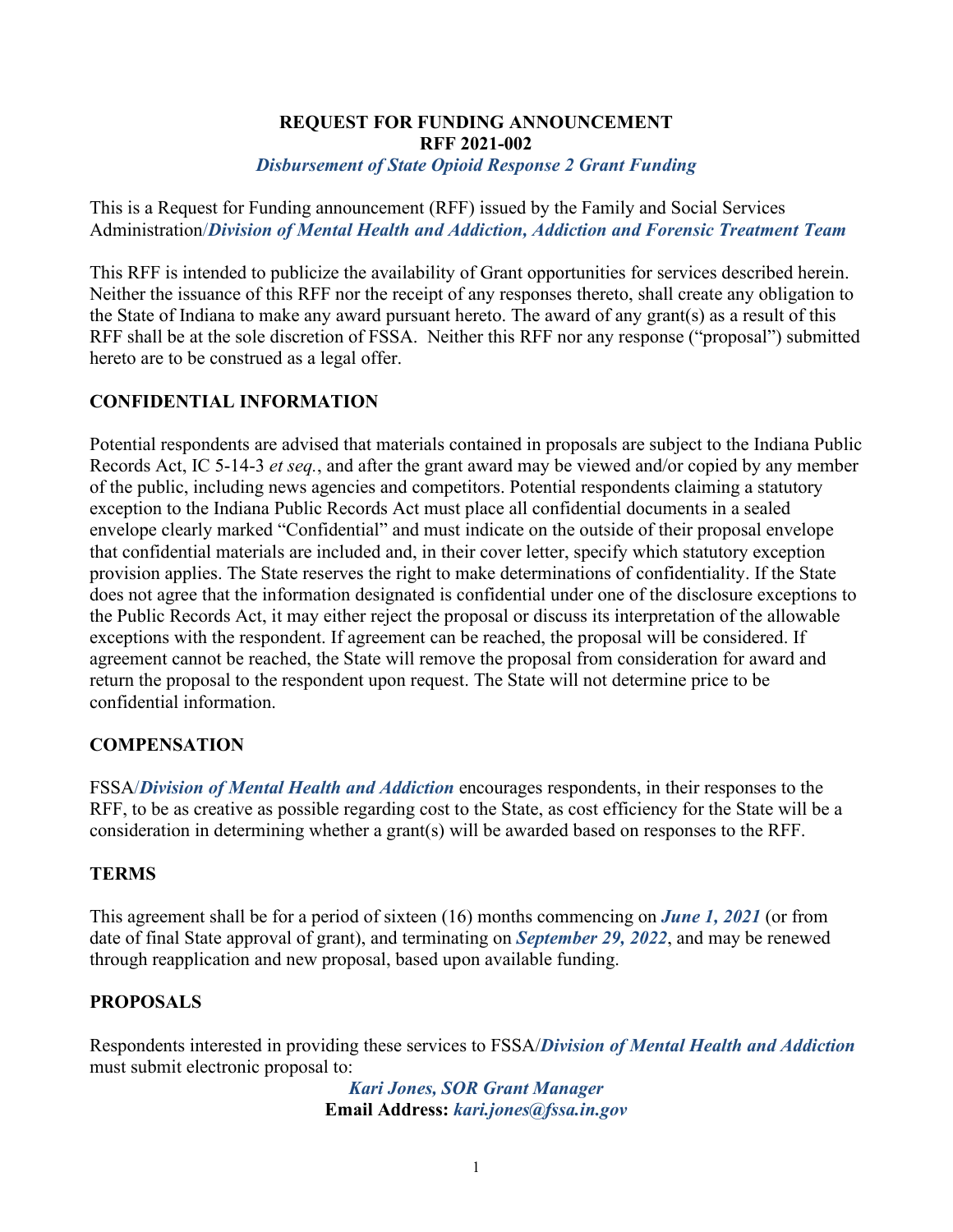Proposals must be received via email no later than **4:30 p.m. Eastern Time on** *April 2, 2021* **Proposals received after 4:30 p.m. will not be considered.** Proposals must be delivered in electronic format with all appropriate forms and in the subject heading of the electronic mail should state:

# **RESPONSE TO RFF #2021-002** *Disbursement of State Opioid Response Grant Funding*

No more than one proposal per respondent should be submitted. In the cover letter please indicate the principal contact for the proposal along with a telephone and fax number. **All proposals must have an electronic mailing address included.**

Any questions regarding this RFF must be submitted via email to Kari Jones (kari.jones@fssa.in.gov) no later than **4:30 p.m. Eastern Standard Time on** *March 8, 2021***. Questions received after 4:30 p.m. may not be considered. Please keep questions brief and of high priority.** Responses to all questions will be promptly prepared and emailed to group.

**All inquiries are to be directed to** *Kari Jones* **and are not to be directed to any other staff member of FSSA. Such action may disqualify respondent from further consideration for a grant as a result of this RFF.**

Proposals must be assembled in the following manner:

- 1. Cover letter with contact information
- 2. Narrative
- 3. Budget
- 4. Letters of cooperation from partner agencies
- 5. Job description for each grant position funded
- 6. Most recent audit report made in accordance with OMB circular A-133 if applicable submitted in separate PDF file

## **SCOPE OF WORK**

The Indiana Division of Mental Health and Addiction (DMHA) is granting funds to qualified community/governance partnerships focused on affecting addiction outcomes to implement a multifaceted, integrated approach to treating opioid use disorders in the various regions of Indiana. The elements of these programs will require cooperation and integration of the following:

1) A mobile response team comprised of at least one licensed clinician with an addiction credential, one peer recovery coach, one prescriber, and one law enforcement official;

2) The peer recovery coach will meet patient in location of need (Emergency Department of a local hospital, jail release, homeless shelter, community area, etc.);

3) Cooperation of one Emergency Department (ED) prescriber who has a DATA 2000 Waiver to prescribe Buprenorphine and will induce in the ED;

4) Cooperation with local Community Mental Health Center, Federally Qualified Health Center, and other certified healthcare entities to refer patients and their families, and;

5) A service provider to organize and offer wraparound services to patients and their families based on screening and assessments completed during intake process.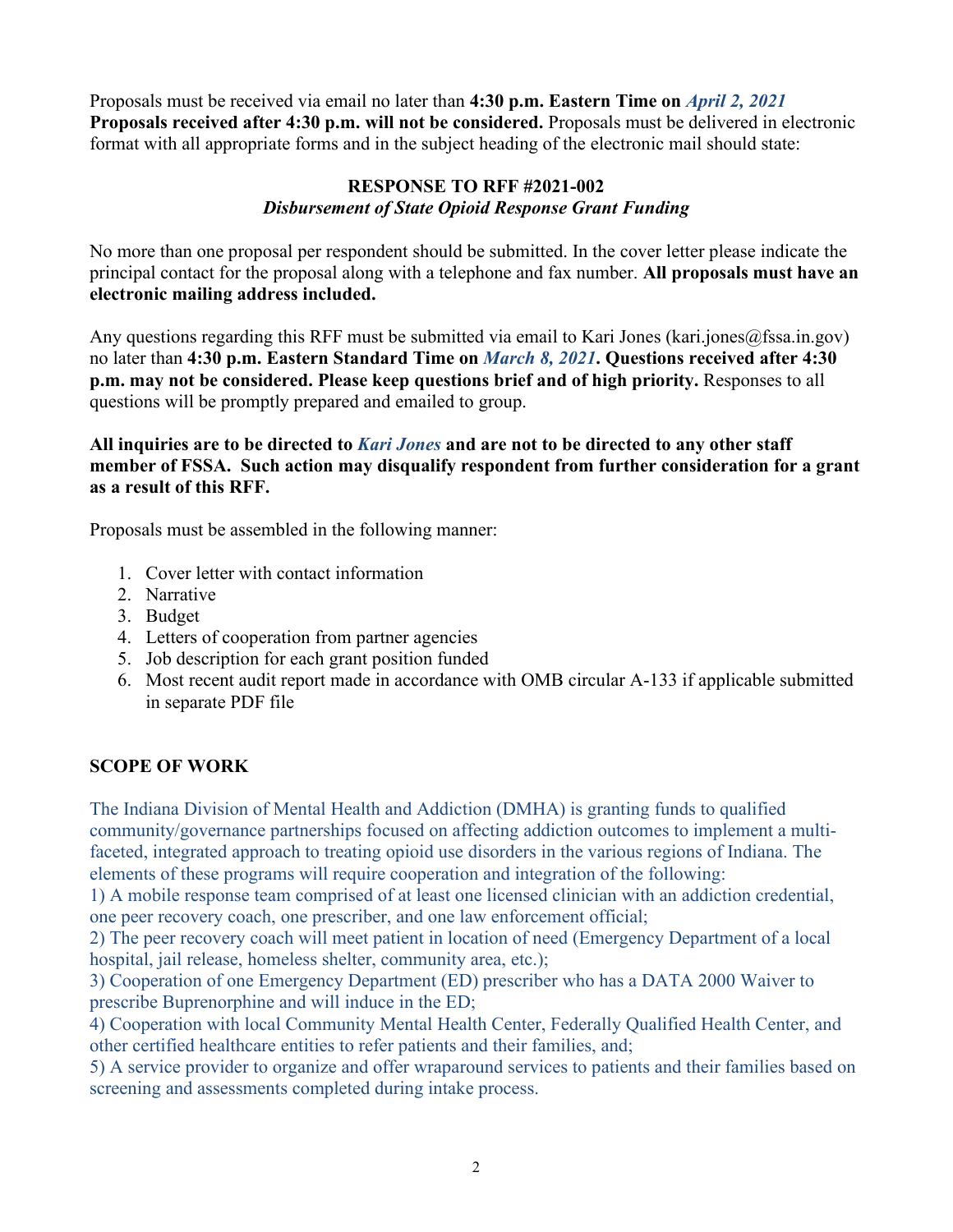Each element of the system should be designed to allow a warm handoff to the next appropriate intervention and step towards recovery. In order to be eligible for this funding, the proposed system must allow access to all three forms of FDA approved medications (methadone, buprenorphine, and naltrexone) for the treatment of opioid use disorder, utilization of Indiana's referral system through IN211/OpenBeds, and utilization of telehealth for screening or assessments when individual is identified through the ED, jail release or homeless shelter and in need of immediate access to treatment.

The geographical scope of this project can include up to three contiguous counties for each applicant. Communities with an existing Mobile Integrated Response System are not eligible. Special consideration will be given for communities in the southwestern quadrant of the State.

As part of receiving these funds, all participants will comply with data requirements of the State Opioid Response Grant, which entails an adjusted GPRA assessment for each patient.



# Sample Flowchart:

#### **TIME FRAME:**

| <b>March 1, 2021</b>  | RFF sent to potential applicants |
|-----------------------|----------------------------------|
| <b>March 8, 2021</b>  | RFF questions due                |
| <b>March 15, 2021</b> | RFF answers sent                 |
| <i>April 2, 2021</i>  | RFF proposals due back           |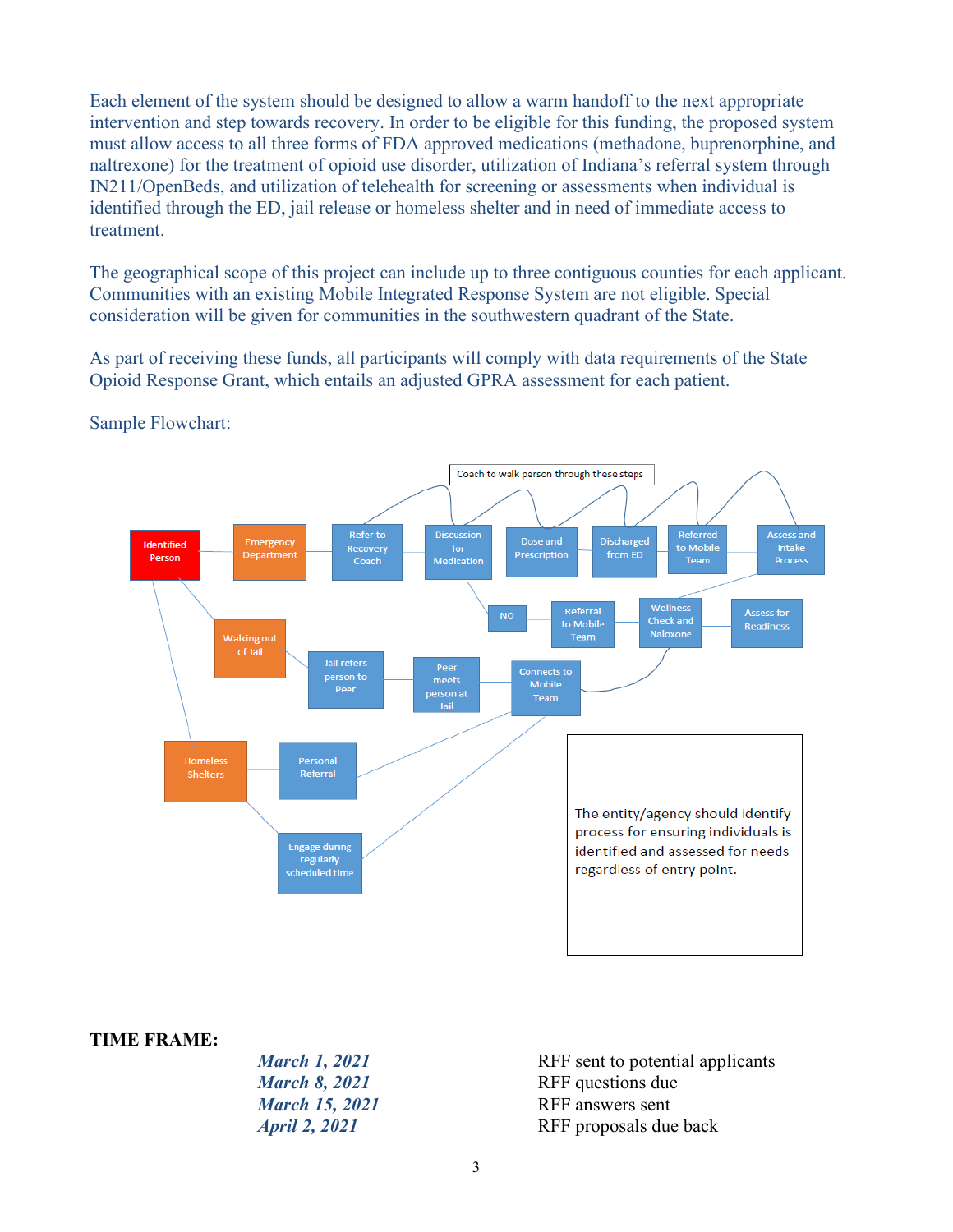*April 9, 2021* Notify grantees of awarded funds *June 1, 2021* Grant effective date

### **Funding:**

The maximum award for this funding opportunity *is \$2,600,000 with individual contracts not to exceed \$1,500,000 (or \$500,000 per county) for a period of 16 months.* However, should more funding become available, DMHA reserves the right to add the total amount (\$2,600,000) amongst the number of respondents based on needs. Grant awards for this program are subject to budgetary exigencies associated with the availability of Federal and State funding.

### **Eligible Respondents:**

Community partnership/governance that is a partner in a Trauma Informed-Recovery Oriented System of Care with partnership and cooperation with the agencies required for this program. Communities with an existing Mobile Integrated Response System are not eligible. Special consideration will be given for communities in the southwestern quadrant of the State.

## **SELECTION PROCESS AND CRITERIA**

Proposals will be reviewed and scored by a committee selected by the *Division of Mental Health and Addiction* or designee. Proposals will be evaluated based upon the proven ability of the respondent to meet the goals of the Program in a cost-effective manner. Proposal narratives should not exceed **10** pages in length (does not apply to additional document requests). Specific criteria are:

#### Evaluation Criteria

Each proposal will be evaluated on the following criteria.

1. Definition of need for the project (10 points)

The following standards will be considered when evaluating this criterion.

- a. The needs addressed by the project.
- b. How the applicant identified those needs, including data on number of overdoses, naloxone deployment, lack of resources, and prevalence of opioid use disorder in the 3 county area.
- c. How those needs will be met by the project.
- d. The benefits to be gained by meeting those needs.
- e. Serving previously unserved or marginally served counties in the state.
- 2. Plan of Operation (25 points)

The following standards will be considered when evaluating this criterion.

- a. The scope of persons and communities reached by the proposed programs.
- b. Actions that have been taken and/or will be taken to make health equity a strategic priority regarding Black, Indigenous, and People of Color (BIPOC) in service area.
- c. A timeline for implementation.
- d. Adherence and detail of all 5 requirements to program.
- e. Identification of barriers and policy changes that will need to occur in order to effectively implement this program.
- f. The extent to which the plan of management ensures proper and efficient administration of the project.
- g. A summary of goals and expectations for the implemented program.